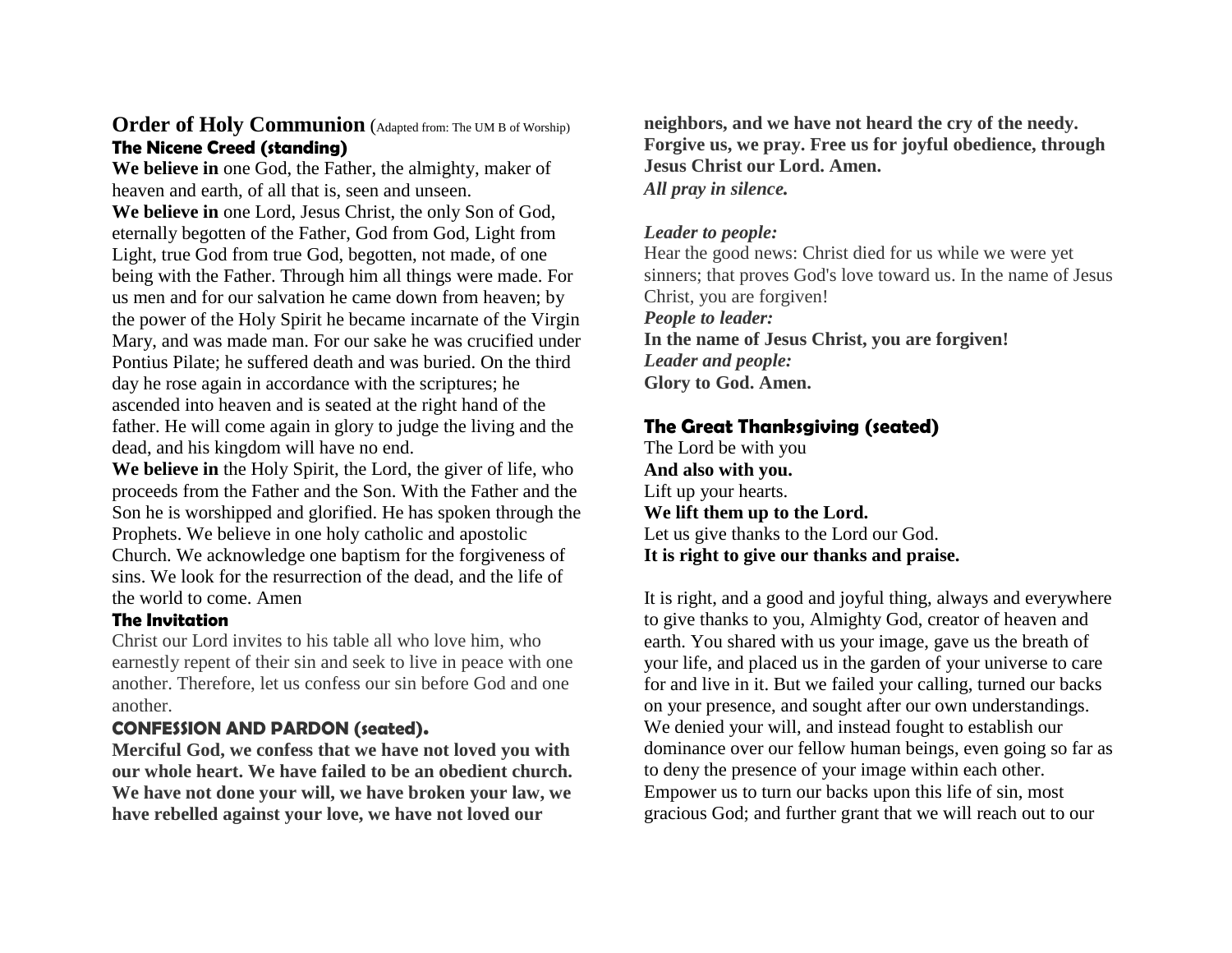sisters and brothers in the Body of Christ as we join together with your children, in all generations and in glory everlasting, to sing the angelic hymn:

**Holy, holy, holy Lord, God of power and might, heaven and earth are full of your glory. Hosanna in the highest. Blessed is he who comes in the name of the Lord. Hosanna in the highest.** 

Holy and gracious Father, you sent your Son our Savior Jesus Christ to share our human condition, live as one of us, and express your love to all by teaching, preaching, healing, leading, guiding, dying and rising for us. We thank you for coming to be among us, for sharing with us the heart of your transforming love and acceptance, and for giving us your amazing presence through the power of your Holy Spirit. We have not been left alone, to seek after your will in darkness; but have been blessed with the light of the scriptures, the traditions and history of the church universal, our experience of your sanctifying grace, and minds capable of reasoning faith. And so, having heard your word proclaimed, and having offered our prayers as your people, now we gather at this your table to be re-united to your Son and with each other, sharing the bread of heaven and being fed with your Holy, Mysterious Real Presence.

On the night in which he gave himself up for us, Jesus our Rabbi took bread, gave thanks to you, broke the bread, gave it to his disciples, and said: "Take, eat; this is my body which is given for you. Do this in remembrance of me." When the supper was over, he took the cup, gave thanks to you, gave it to his disciples, and said: "Drink from this, all of you; this is my blood of the new covenant, poured out for you and for many

for the forgiveness of sins. Do this, as often as you drink it, in remembrance of me."

And so, in remembrance of these your mighty acts in Jesus Christ, we offer ourselves in praise and thanksgiving as a holy and living sacrifice, in union with Christ's offering for us, as we proclaim the mystery of faith:

#### **Christ has died; Christ is risen; Christ will come again.**

Pour out your Holy Spirit on us gathered here, and on these gifts of bread and wine. Make them be for us the body and blood of Christ, that we may be for the world the body of Christ, redeemed by his blood. By your Spirit make us one with Christ, one with each other, and one in ministry to all the world, until Christ comes in final victory and we feast at his heavenly banquet. By Christ, and with Christ, and in Christ, in the unity of the Holy Spirit, all honor and glory is yours, almighty God, now and forever. Amen!

## **The Breaking of the Bread and Sharing of the Cup (seated)**

Because there is one loaf, we, who are many, are one body; for we all partake of the one loaf. The bread which we break is a sharing in the body of Christ.

The cup over which we give thanks is a sharing in the blood of Christ.

### **The Breaking of the Bread**

### **Prayer of Commitment**

Eternal God, we give you thanks for this holy mystery in which you have given yourself to us. Grant that we may go into the